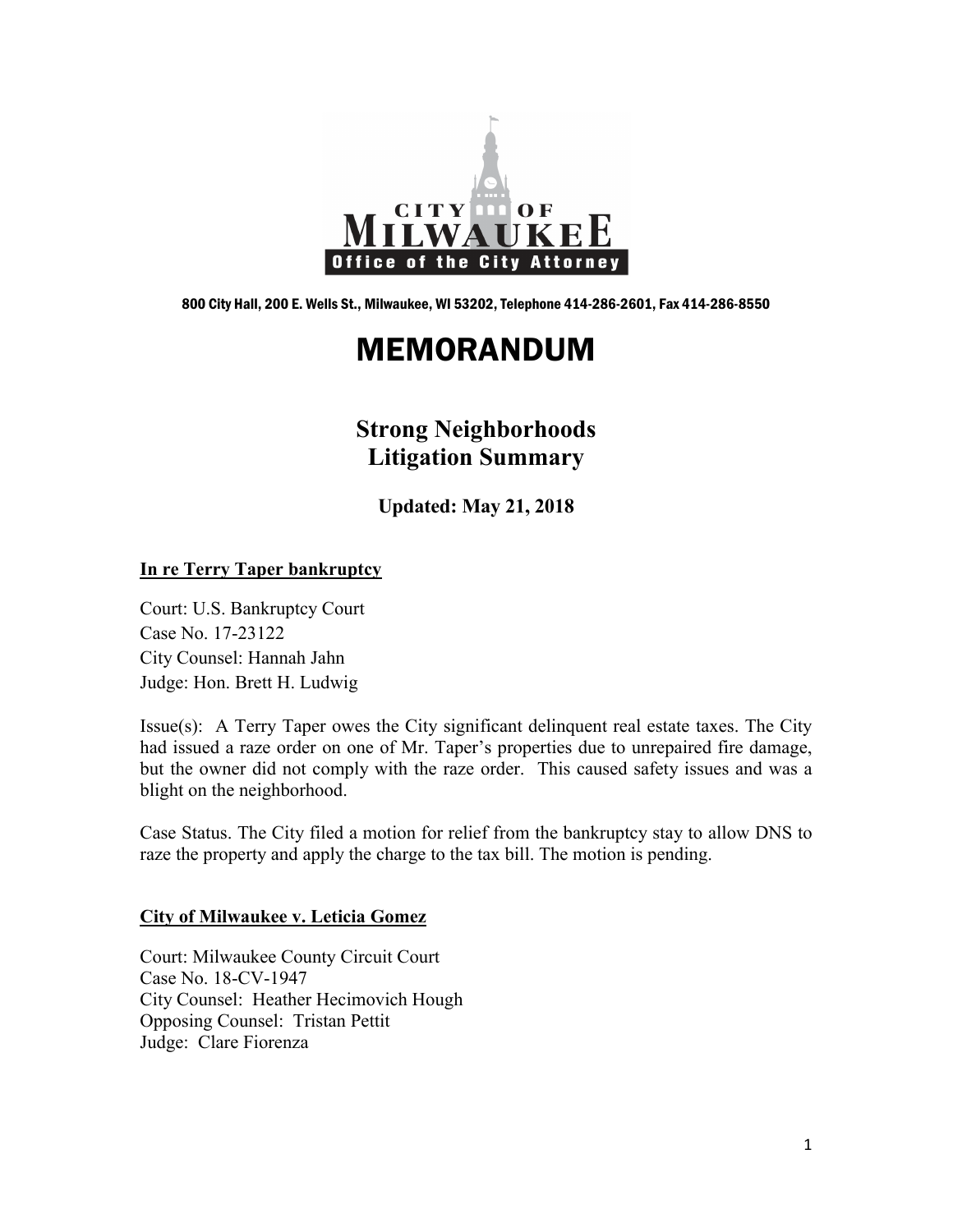Issue(s): Since 2012, MPD has had ongoing issues with nuisance/drug related activity occurring at the Gomez properties. MPD has attempted numerous times to work with the Gomez family to abate the nuisance activity to no avail.

Summary of Case: The City sued Gomez under Wis. Stat. § 823.113 alleging that two properties located on  $5<sup>th</sup>$  place are drug house nuisance, and also under 823.02 alleging that Gomez's mismanagement of her properties constitutes a public nuisance.

Case Status: Stipulated dismissal settlement that included reimbursement for the cost of litigation and MPD warrant execution; a property manager to manage all Gomez property holdings; the sale of the two  $5<sup>th</sup>$  place properties to a buyer vetted by the City; court approval for any property purchases in the City of Milwaukee, and any change in property manager must be vetted by the City.

# **In re Larry Hopson bankruptcy**

Court: U.S. Bankruptcy Court Case No. 17-27269 City Counsel: Hannah Jahn Judge: Hon. Brett H. Ludwig

Issue(s): Mr. Hopson and his two solely-owned LLCs own 25 properties and together owe over \$800,000 to the City. In addition to the municipal court judgments and tax liens on LLC-owned properties, which are not part of the bankruptcy, the Debtor owes over \$579,190.98 in delinquent real estate taxes as of July 2017. His Chapter 13 Plan attempted to "cramdown" the debt to \$381,736.00 by claiming the property values are less than the tax lien on some of those properties. The City objects to that Plan, asserting that it incorrectly estimates the secured amount of the claim.

Case Status: The City objected to the Amended Plan based on the Debtor's attempts to cramdown the secured debt. The Debtor filed adversary proceedings to allow the Court to determine the value of eleven of those properties. The court heard evidence of the properties' value at a court trial May 14, 2018. Decision pending.

# **City of Milwaukee v. Elijah M. Rashaed**

Court: Milwaukee County Circuit Court Case No: 17-CV-6823 City Counsel: ACA Kail Decker Judge: Hon. Glenn Yamahiro

Issue(s): Public nuisance landlord violates ATCP laws and fails to maintain property conditions; also uses LLCs to insulate himself from consequences of his actions.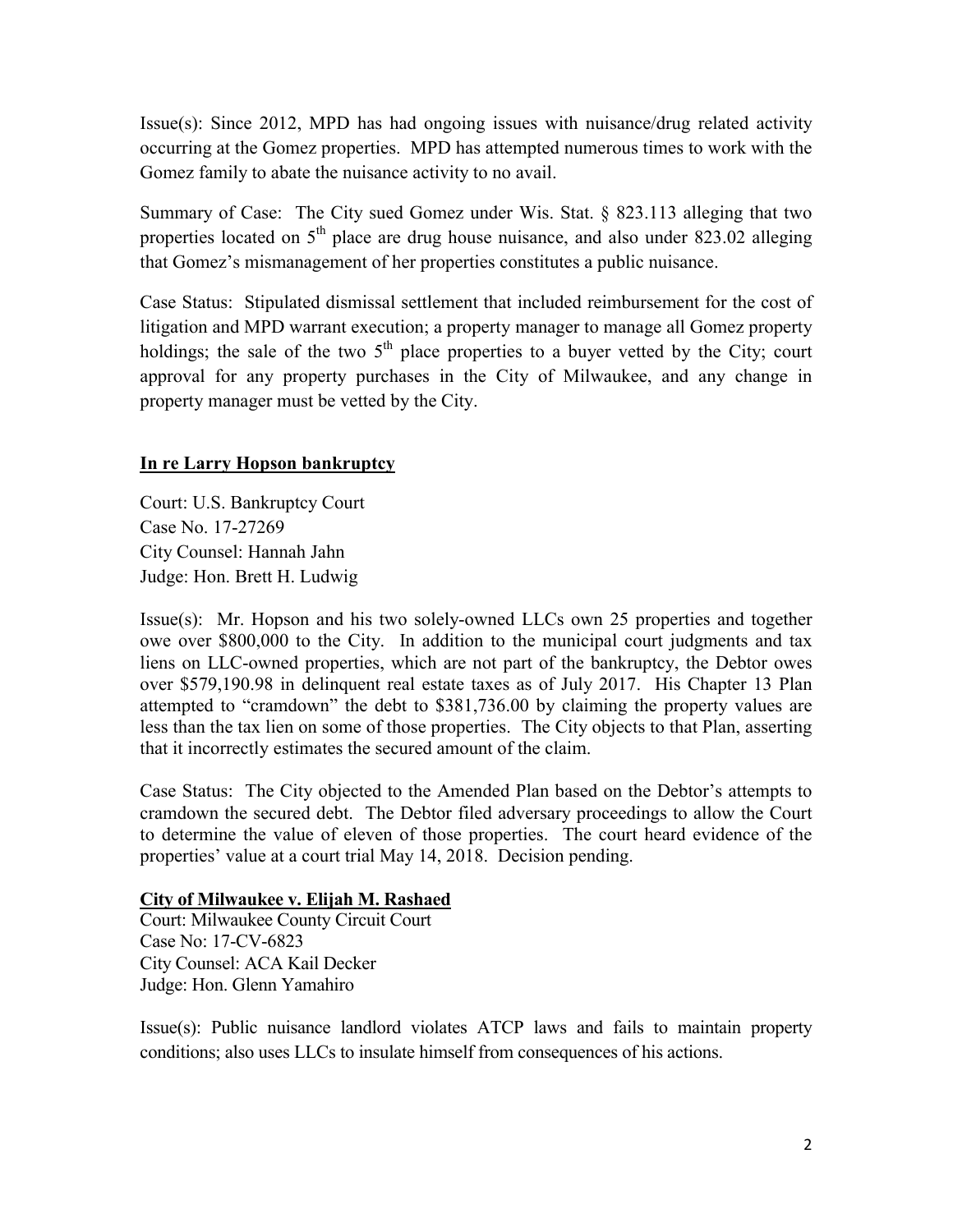Summary of Case: The city sued Elijah Mohammad Rashaed and 18 of his entities that own property in Milwaukee seeking an injunction that prohibits him from managing properties, collecting rent, and acquiring or conveying property. The city seeks to get a receiver appointed to manage the properties and then sell them to pay for the cost of the receivership and satisfy all liens.

Case Status: After a contested hearing, the Court ordered a property manager to take over all 161 residential rental buildings (357 units) owned by the defendants as of April 4, 2018, and the defendants have surrendered control. Peter Ogden was appointed as the property manager and his firm, Ogden & Company, has been working diligently to evaluate properties, contact tenants, and overcome obstacles set in place by the defendants.

#### **In re City Wide Investments, LLC bankruptcy**

Court: U.S. District Court for the Eastern District of Wisconsin Case No. 17-cv-1403 City Counsel: Hannah Jahn Judge: Hon. Pamela Pepper

Issue(s): City Wide Investments, LLC filed bankruptcy to get back property located at 8940 N. Michele St. Property was part of an In Rem tax lien foreclosure proceeding brought by the City of Milwaukee and has since been sold to a 3<sup>rd</sup> party. After trial on September 19<sup>th</sup>, 2017, the Court found that the fair market value of the property at the time of transfer was \$330,000, and consequently, ordered a judgment in favor of the Plaintiff in the amount of \$280,894.56.

Status: City appealed to the District Court. Briefing completed; awaiting decision.

#### **In re James Miicke bankruptcy**

Court: U.S. Bankruptcy Court Case No. 17-23177 City Counsel: Hannah Jahn Judge: Hon. Susan V. Kelley

Issue(s): After the City objected to the Debtor's first Chapter 13 Plan because it did not believe he was paying the maximum he should on the unsecured debt (fines and forfeitures for building code violations on buildings he no longer owns), the Debtor filed an amended plan, agreeing to pay 100% of the City's unsecured claim. As required by the Plan, the Debtor (with a realtor) has listed four rental properties (of the seven he and his associated entities currently own in the City) at listing prices of at least the assessed value. The proceeds of the sales, in addition to Mr. Miicke's disposable income, will pay the claims.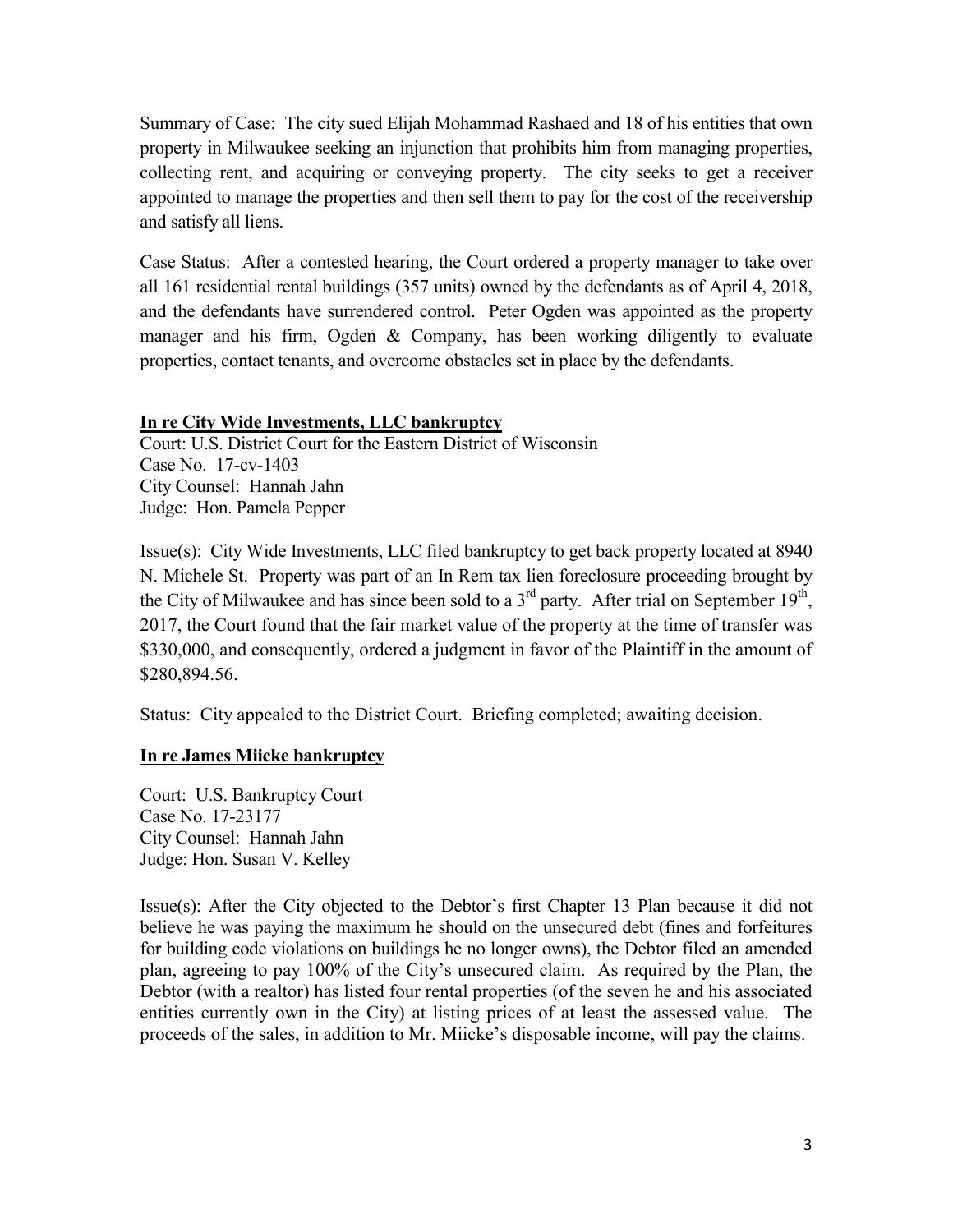Status: The City approves the most recent Chapter 13 Plan; the Trustee has not, so the Plan cannot be confirmed yet. The City is awaiting confirmation of Plan so that payments can be distributed to the creditors.

#### **City of Milwaukee v. Hampton Avenue Group LLC**

Court: Milwaukee County Circuit Court Case No: 17-CV-004388 City Counsel: Nicholas DeSiato Opposing Counsel: Mike Ganzer and David Halbrooks Judge: Judge John DiMotto

Issue(s): Sale and manufacture of K2 at convenience store

Summary of Case: After a nine month investigation with federal, state and local authorities regarding the sale of K2 (i.e. synthetic cannabinoids), DEA and MPD executed a search warrant on the convenience store Food Town Mini Mart on May 23, 2017. The search warrant resulted in the seizure of over 1,800 packets of K2, drug paraphernalia and equipment used to manufacture K2. In addition, the Department of Revenue seized over 4,000 boxes of illegal tobacco. On May 26, 2017, the CAO filed drug house litigation to close and seize the property.

Case Status: After a court trial and briefing, on November 14, 2017, the circuit court found the property to be a drug house and ordered it seized by the City and sold. CAO is working with the local alderperson and district commander to vet a potential buyer of the property. The proceeds of the sale will go toward community improvement and reimbursing the costs of law enforcement.

# **City of Milwaukee v. Kenneth D. Churchill, III**

Court: Milwaukee County Circuit Court Case No. 17-CV-1135 City Counsel: Heather Hecimovich Hough Opposing Counsel: Terry Teper, Bryan Ward Judge: Rebecca Dallet

Issue(s): Since 2011, Churchill's 12 City property holdings have received 11 drug house designations and Churchill has failed to abate the drug, nuisance and prostitution activity at his property holdings. In addition, Churchill has numerous outstanding code violations that have not been corrected and have been open since 2015. The City also alleges that Mr. Churchill has direct involvement with the drug activity occurring at his rental properties.

Summary of Case: The City sued Churchill under Wis. Stat. § 823.02, alleging that Churchill's mismanagement of his properties constitutes a public nuisance; under Wis. Stat. § 823.09 alleging that the properties are Bawdy House nuisance, § 823.113 alleging that the properties are a drug house nuisance, and also that the properties are a nuisance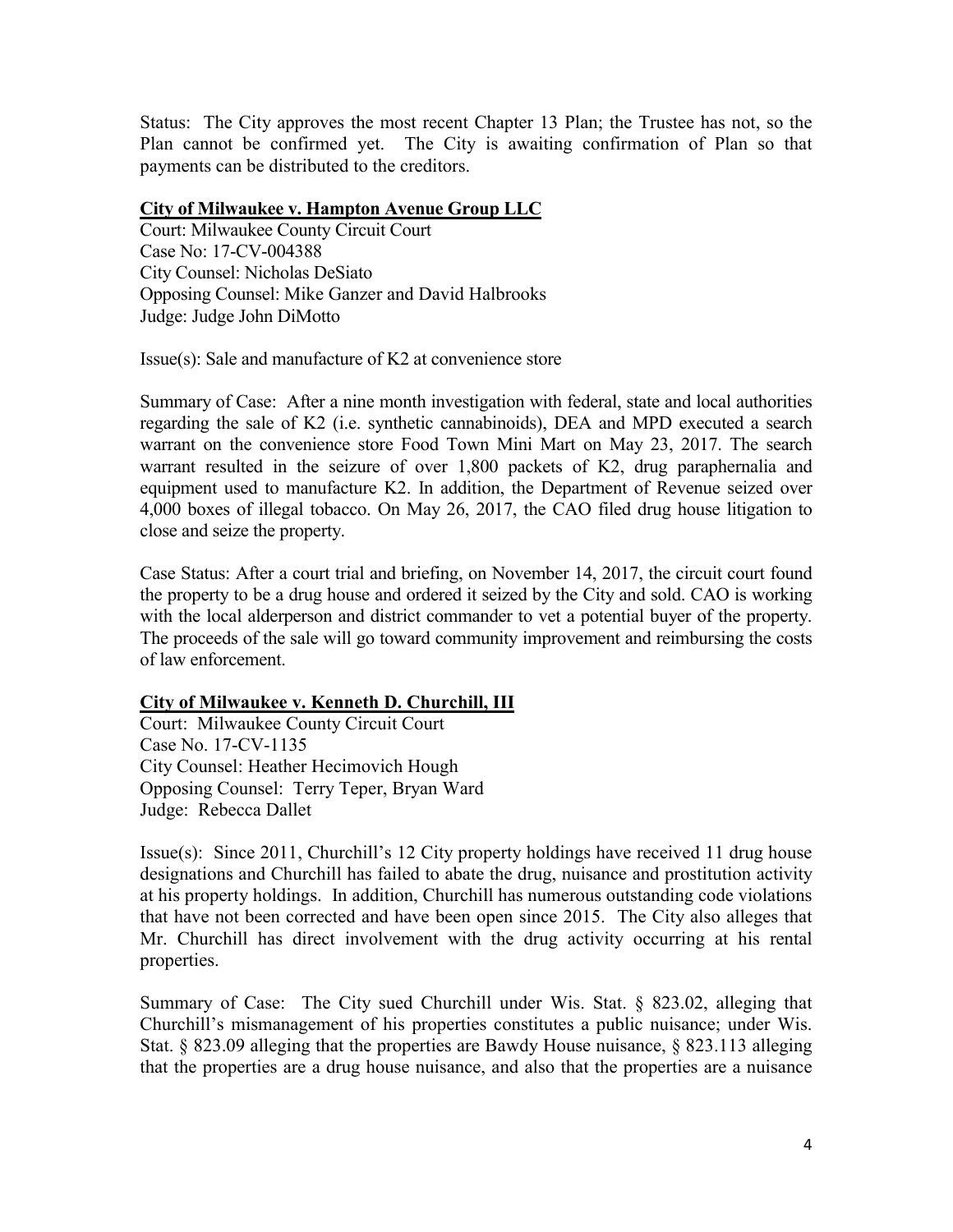per se due to the number of outstanding code violations and municipal citations attached to the properties.

Case Status: Defendant is selling off properties; 9 of the 12 properties have sold as of May, 2018. Proceeds are being held in receiver's trust account. Settlement conference set for May 25, 2018. Trial set for June, 2018.

#### **In re. Paul M. Bachowski bankruptcy**

Court: United States Bankruptcy Court Eastern District of Wisconsin Case No: 16-30646-beh; Ch. 13 City Counsel: Kevin P. Sullivan Opposing Counsel: Todd C. Esser Judge: Beth E. Hanan

Issue(s): The City has sought relief from automatic stay with respect to the 16 parcels Debtor proposes to sell ("Relief Stay') and has objected to confirmation of his plan with respect to Debtor's remaining 17 parcels ("Objection").

Summary of Case: Debtor has been in bankruptcy since October, 2016.

Case Status: In resolution of the City's motion for relief from stay, an order has been entered by the bankruptcy court incorporating agreed-upon deadlines for code compliance and listing for sale with respect to the debtor's properties and providing for increased monthly payments. Sale of the property at 617 W. Hadley has received bankruptcy court approval.

#### **City of Milwaukee v. 2904 W Wisconsin LLC**

Court: Milwaukee County Circuit Court Case No: 16-CV-1802 City Counsel: Kail Decker and Joseph Johnson (Kohn) Opposing Counsel Firm: Heller Law Offices, LLC Opposing Counsel: Michael G. Heller Judge: Rebecca F. Dallet

Issue(s): There is a judgment against an LLC that remains unsatisfied.

Summary of Case: The City's collections firm, Kohn Law Firm, obtained a judgment for \$36,465.32 on July 26, 2016, for delinquent taxes against the owner of the property located at 2904 West Wisconsin Avenue. No one appeared for the supplemental examination of the owner's member or agent to inquire about the assets of the LLC owner and the property is now tax-delinquent in excess of \$230,000.

Case Status: The property owner paid \$46,000 for all delinquent 2014 taxes, interest, and penalties, plus agreed to pay \$5,000 per month toward 2015 taxes. Any failure to make that payment after notice of default will result in the appointment of a receiver to take over this 50+ unit apartment building.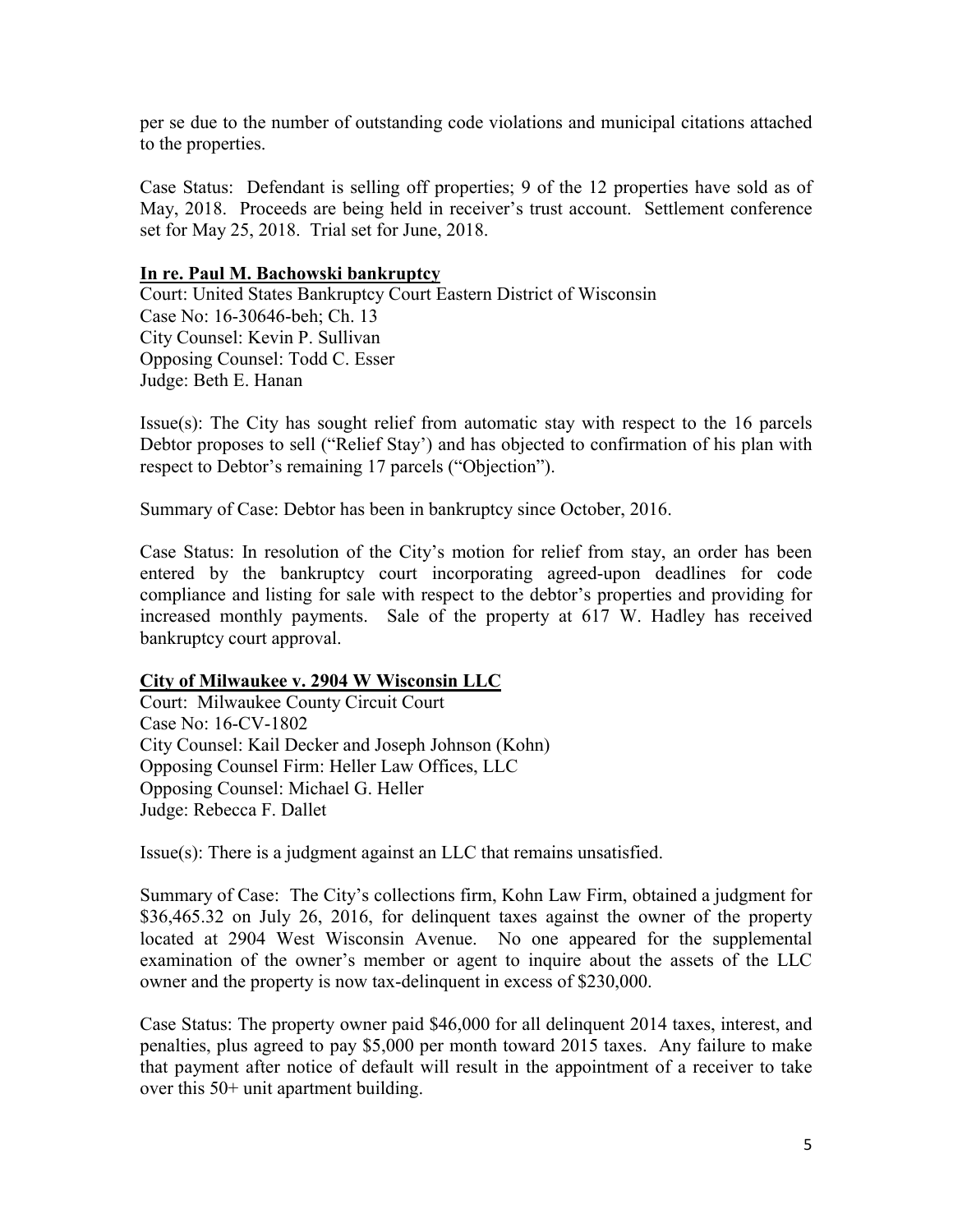#### **City of Milwaukee v. Mohammad Choudry, et al.**

Court: Milwaukee County Circuit Court Case No: 16-CV-8057 City Counsel: Kail Decker Opposing Counsel: Frank Gimbel, Russell Karnes Judge: William Sosnay

Issue(s): Since 2009, Mohammad Choudry has amassed a portfolio of neglected rental properties. He frequently failed to record sheriff's deeds, regularly did not pay real estate taxes, and hid behind LLCs that incurred significant forfeiture debt. His tenants lived in poor conditions, the city rarely collected debts upon him, and his cash-only business made it difficult to garnish to pay those debts.

Summary of Case: The City sued Mr. Choudry and several related LLCs under causes of action including: debt collection, public nuisance, racketeering, and fraudulent transfers. In addition, the City sought to pierce the corporate veil of the LLCs and hold Choudry personally liable.

Case Status: The receivership has been operating for over a year. All life/safety issues have been addressed and receiver obtained a \$300,000 line of credit with a local bank to pay down debt and assist in making proactive improvements that will reduce future maintenance costs. Also, 15 of the 76 properties will be sold to reduce future expenses and obtain cash. There is a motion hearing scheduled for June 1 in which the receiver will move to transfer all 76 properties into a trust for the purpose of paying down debt and liquidating assets, which would conclude the case.

# **City of Milwaukee v. M & R Properties Investment, LLC, et al.**

 Court: Milwaukee County Circuit Court Case No: 15-CV-7228 City Counsel: Kail Decker Opposing Counsel: David Halbrooks Judge: Rebecca Dallet

Issue(s): Property at 2710 W. Juneau Avenue was dilapidated and uninhabitable. The City served a raze order against the property and the owner did not comply.

Summary of Case: City sued the owner of 2710 W. Juneau Avenue to force it to raze the building. The owner stipulated to razing the building by a certain date. It failed to do so by that date. The city sought a finding of contempt and sanctions which was denied. Just prior to another scheduled contempt hearing, the owner conveyed the property to a third party who was not financially capable of completing the project. The city filed a motion under Ch. 242 to declare the conveyance to be a fraudulent transfer and the owner agreed to void the conveyance. The City razed this building in March 2017 at its cost due to the extended period of time it would take to compel the owner.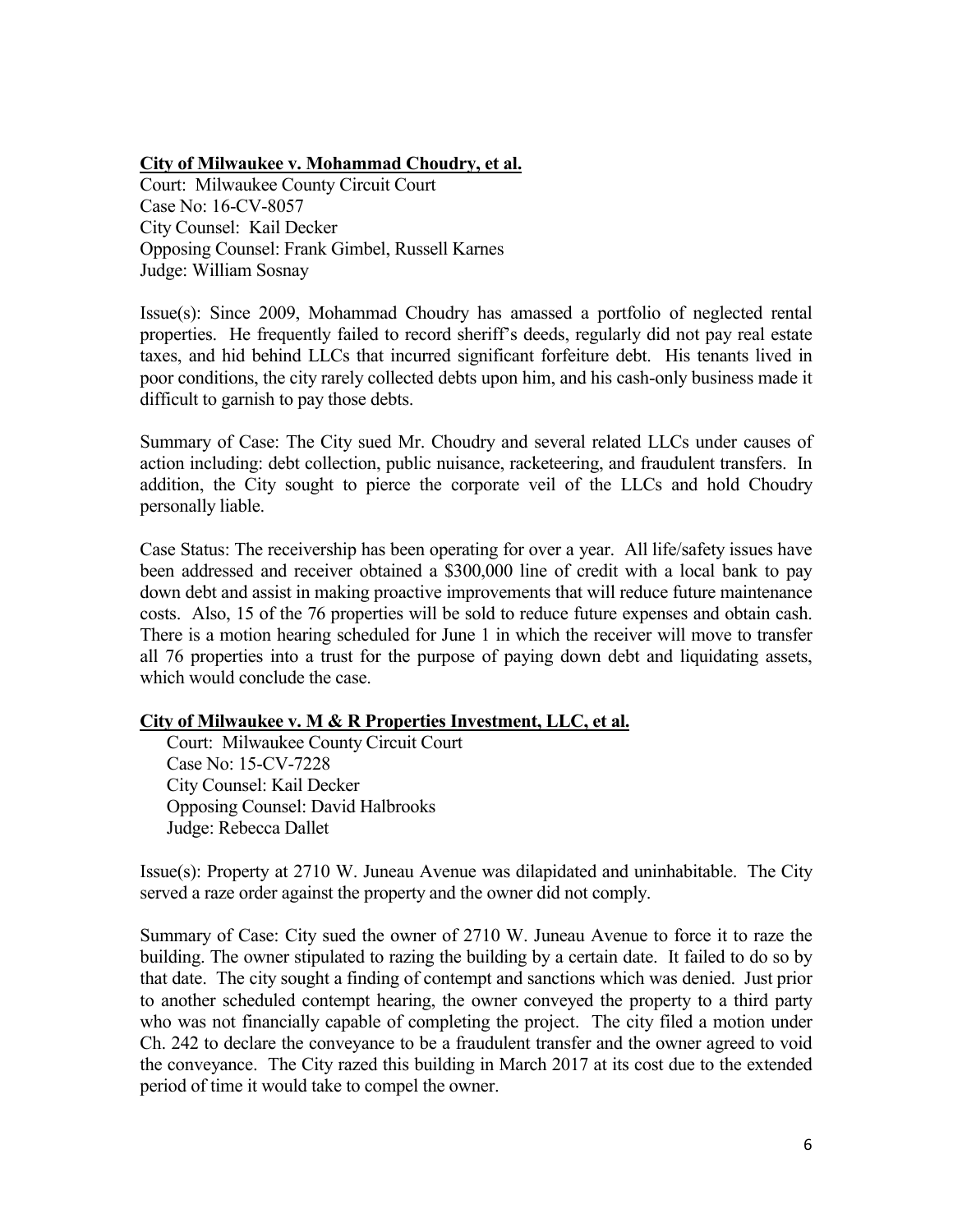Case Status: The case is now a collections action by Kohn Law Firm.

# **City of Milwaukee: Notice of Intent to File Application for Appointment of a Receiver**

Court: None, published only (March 30, 2017) Case No.: N/A City Counsel: Heather Hecimovich Hough Opposing Counsel: Victor M. Arellano Judge: N/A

Issue(s): Since 2011, DNS has issued at least 138 orders identifying at least 854 code violations at Miguel Saldivar's property holdings. To date, 44 orders to correct 458 code violations remain unabated.

Summary of Case: The City published the Notice of Intent to File Application for Receivership on March 30, 2017, with the intent of filing a nuisance action for receivership in circuit court after the expiration of 60 days (as required by statute).

Case Status: In March of 2017, the City published and recorded a Notice of Intent to File for Application of Receivership for all of the properties owned by Miguel Saldivar or one of his LLC entities. The notice was filed under the Wisconsin nuisance statute, and requested that Saldivar abate all nuisances (code violations) in 60 days or the City would file an application for a receiver. Shortly thereafter, Mr. Saldivar retained Attorney Victor Arellano to represent him in this matter. In addition, the City was contacted by Attorney Dan Habeck who represented F Street Investments. F Street had mortgages on a number of the property holdings and was concerned that the properties were grossly illmaintained. Victor Arellano, Mr. Saldivar's attorney, requested that the City enter into an agreement with Mr. Saldivar allowing him 120 days to make all the repairs to all of the properties. The City entered into the agreement. F Street Investments was closely monitoring the agreement because of their interest in the properties. The City terminated the agreement with Mr. Saldivar on May 23, 2017 for his failure to abide by the agreement's terms. The City discussed the matter with F Street and they moved forward with foreclosure actions that included requests that the Court appoint a receiver to manage/maintain the properties during the pendency of the foreclosure actions. The City attended these hearings and provided information to the court about the conditions at the properties and supported receivership requests. The court appointed receivers for all of the properties mortgaged by F Street. In addition, the City will be taking over ownership of three Saldivar properties in tax foreclosure. They are included in this next tax foreclosure batch that should be filed in March.

**City of Milwaukee v. NTO LLC**

Court: Milwaukee County Circuit Court Case No: 15-CV-5210